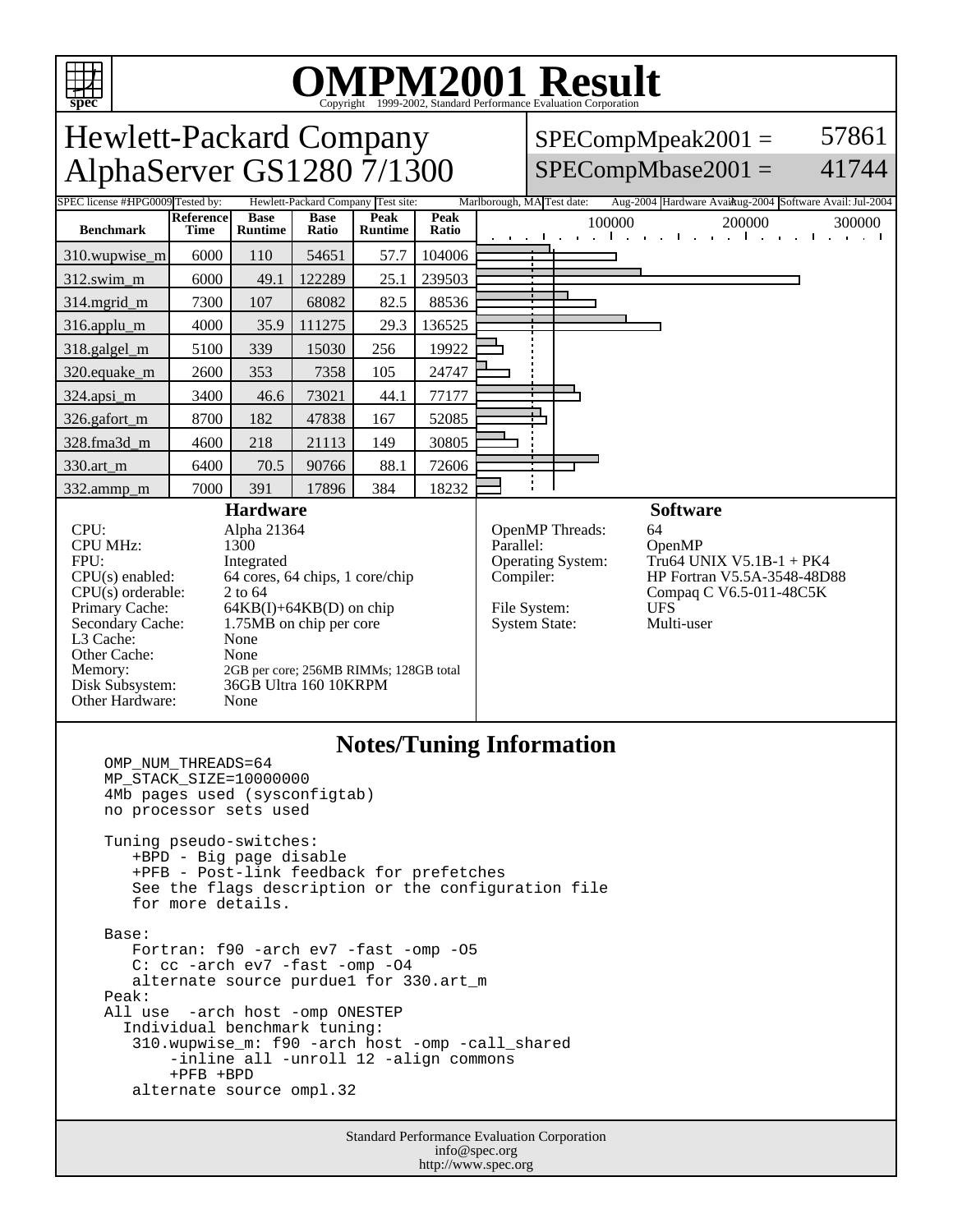

### OMPM2001 Result to Evaluation Corporation

Hewlett-Packard Company AlphaServer GS1280 7/1300  $SPECompMpeak2001 =$ SPECompMbase2001 = 57861 41744

SPEC license #HPG0009 Tested by: Hewlett-Packard Company Test site: Marlborough, MA Test date: Aug-2004 Hardware Avail: was 2004 Software Avail: Jul-2004

#### **Notes/Tuning Information (Continued)**

 312.swim\_m: f90 -arch host -omp -fast -O5 +PFB +BPD PTHREAD\_CONFIG=feature=def-scs,d4-scs alternate source ompl.32 314.mgrid\_m: f90 -arch host -omp -O5 -transform\_loops -tune ev7 -unroll 8 +PFB +BPD PTHREAD\_CONFIG=feature=def-scs,d4-scs alternate source ompl.32 316.applu\_m: f90 -arch host -omp -fast -O5 -unroll 14 +PFB PTHREAD\_CONFIG=feature=def-scs,d4-scs OMP\_NUM\_THREADS=62 alternate source ompl.32 318.galgel\_m: f90 -arch host -omp -fast -unroll 5 -O5 +PFB OMP\_NUM\_THREADS=28 320.equake\_m: cc -arch host -omp -fast -call\_shared -O4 -ldensemalloc -assume restricted\_pointers -inline speed -unroll 13 +PFB +BPD PTHREAD\_CONFIG=feature=def-scs,d4-scs OMP\_NUM\_THREADS=62 alternate source ompl.32 324.apsi\_m: f90 -arch host -omp -O5 -transform\_loops -unroll 8 +PFB PTHREAD\_CONFIG=feature=def-scs,d4-scs OMP\_NUM\_THREADS=60 alternate source ompl.32 326.gafort\_m: f90 -arch host -omp -fast -O5 -arch ev67 -tune ev67 alternate source ompl.32 328.fma3d\_m: f90 -arch host -omp -fast -O4 -transform\_loops +PFB +BPD PTHREAD\_CONFIG=feature=def-scs,d4-scs OMP\_NUM\_THREADS=60 alternate source ompl.32 330.art\_m: cc -arch host -omp -assume whole\_program -ldensemalloc -call\_shared -assume restricted pointers -fast -O4 -unroll 16 -inline none +PFB +BPD alternate source purdue1 332.ammp\_m: cc -arch host -omp -O4 -ifo -assume nomath\_errno

> Standard Performance Evaluation Corporation info@spec.org http://www.spec.org